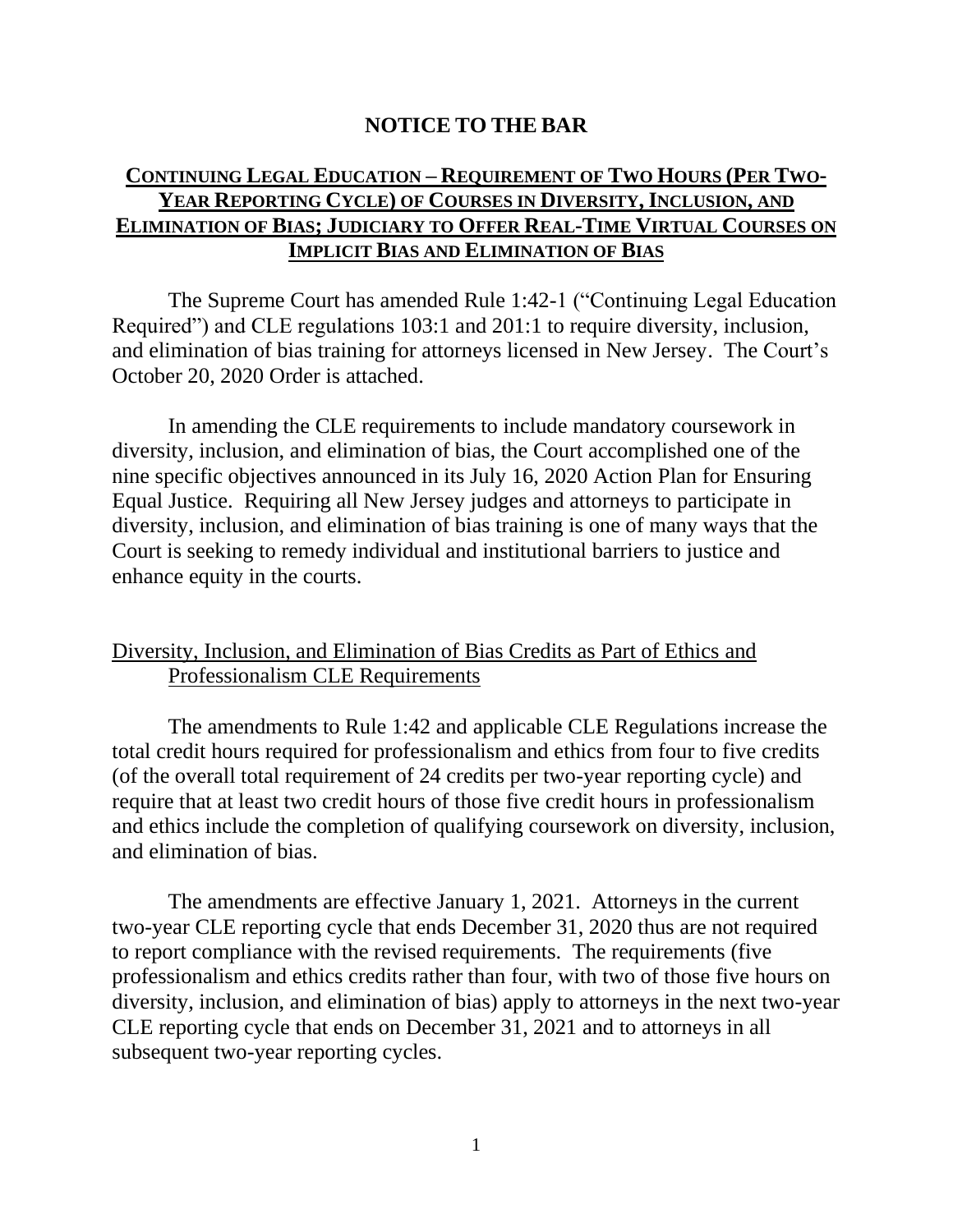# Real-Time Virtual Courses on Elimination of Bias to be Offered by the Judiciary Throughout 2021

The Judiciary's Diversity, Inclusion, and Community Engagement Program (a certified CLE provider) will offer a series of real-time virtual courses on implicit bias and elimination of bias throughout calendar year 2021. These upcoming courses will be available free of charge to provide accessible options for all New Jersey attorneys to confront bias through a combination of advance exercises, facilitated discussions, and interactive learning. While real-time participation in the webinars is required for CLE credits, recordings of the virtual courses also will be posted on the Judiciary's public website, njcourts.gov. Additional details and registration information will be provided.

Questions on this notice should be directed to Supreme Court Clerk Heather Joy Baker at [SupremeCT.mbx@njcourts.gov.](mailto:SupremeCT.mbx@njcourts.gov)

 $\frac{1}{\sqrt{2\pi}}$ Sen A. Seat

Hon. Glenn A. Grant, J.A.D. Acting Administrative Director of the Courts

Dated: October 20, 2020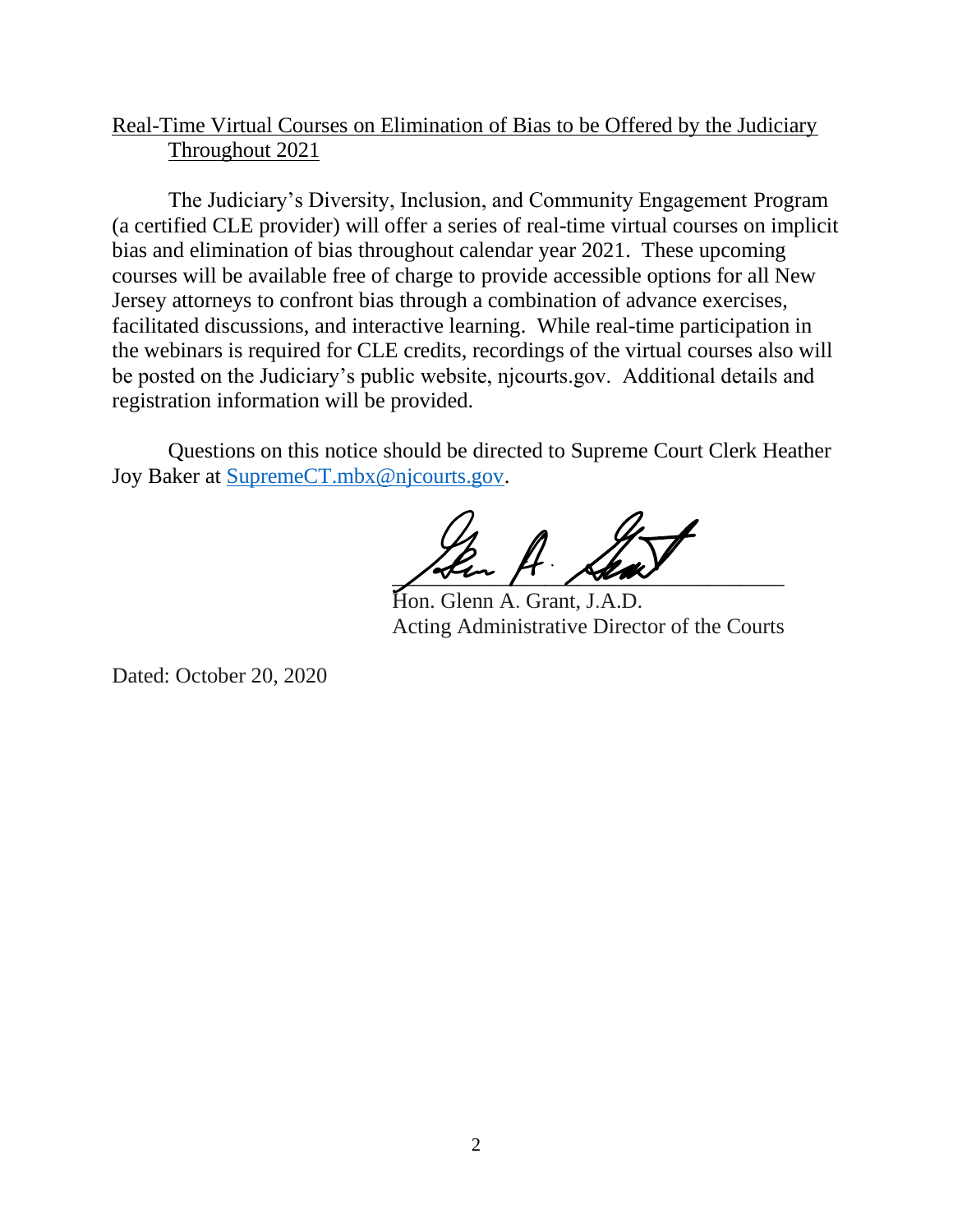#### **SUPREME COURT OF NEW JERSEY** .

It is ORDERED that the attached amendments to Rule 1 :42-1 of the Rules Governing the Courts of the State of New Jersey and Continuing Legal Education Regulations 103:1 and 201:1 are adopted to be effective January 1, 2021.

For the Court, For the Court,<br>
Sure<br>
Chief Justice

Dated: October 20, 2020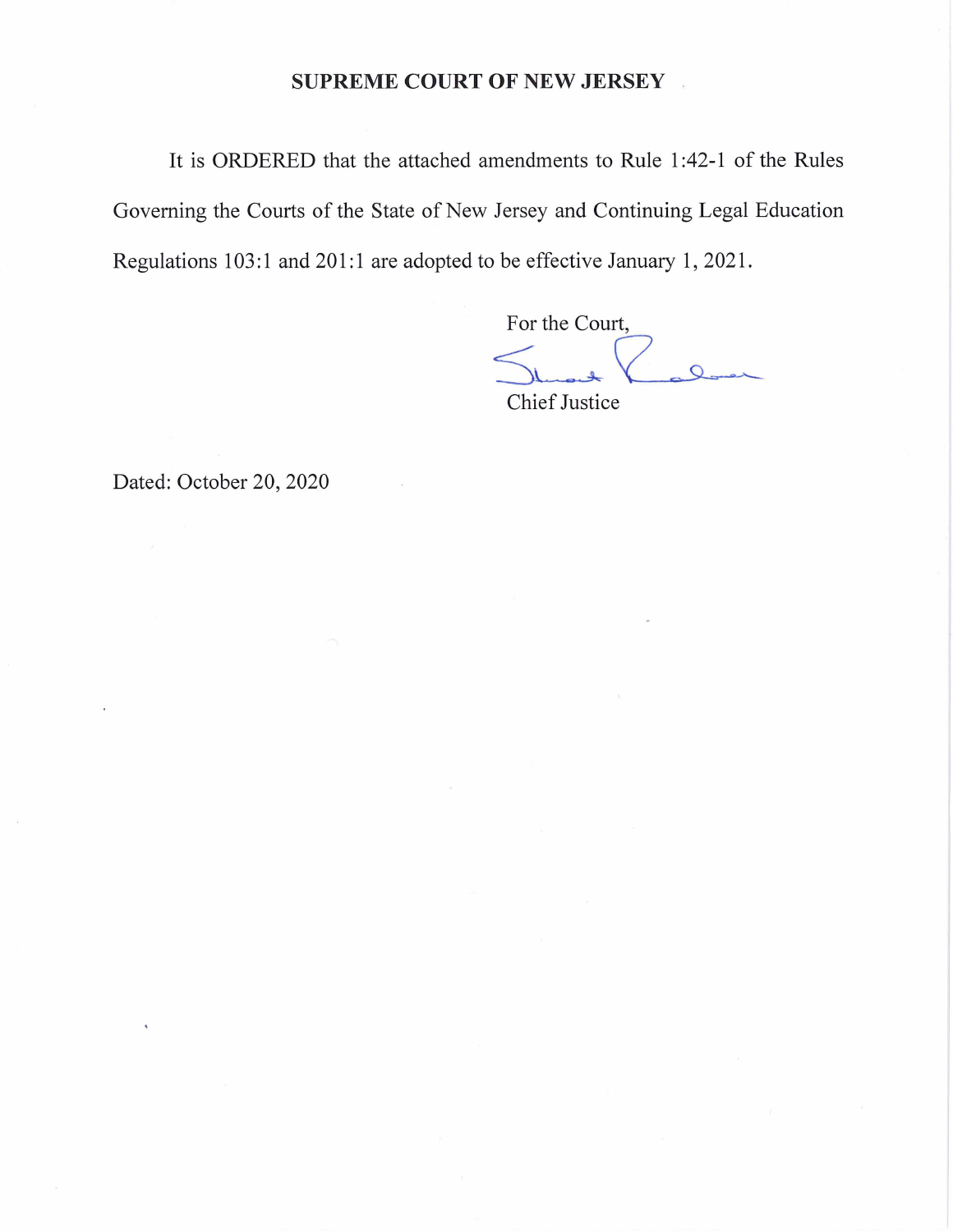### 1 :42-1. Continuing Legal Education Required.

An attorney holding a license to practice in this State shall be required to participate. in a program of continuing legal education in accordance with regulations adopted under these rules. In satisfaction of the continuing legal education requirement, attorneys shall participate in twenty-four hours of qualifying continuing legal education over a two-year period. [Four] Five of the twenty-four hours of credit shall be concentrated in the areas of ethics and/or professionalism. At least two of the five hours of credit in ethics and/or professionalism shall be in diversity, inclusion, and elimination of bias. Attorneys shall demonstrate that they have satisfied the continuing legal education requirement by certifying to their compliance at the end of the two-year period in a manner prescribed by the Board on Continuing Legal Education. In addition, attorneys shall maintain all necessary records and documentation to demonstrate such compliance in accordance with regulations adopted under these Rules.

Note: Adopted December 18, 2009 to be effective immediately; amended October 20, 2020 to be effective January 1, 2021.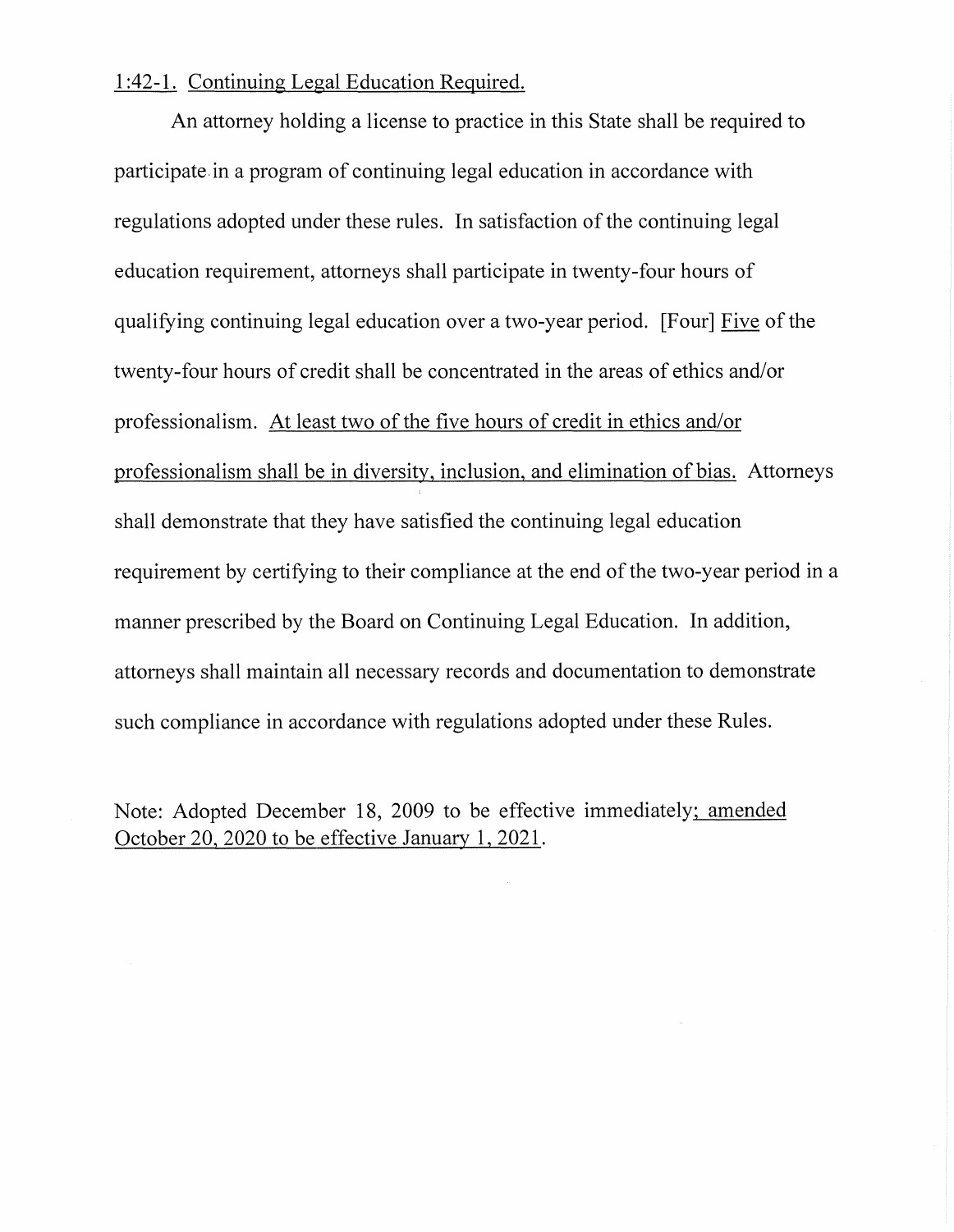Regulation 103:1. Definitions.

 $(a) - (i)$  ... no change

(kl "ethics" and/or "professional responsibility" shall mean those courses or segments of courses devoted to (1) the substance, underlying rationale, and the practical application of the Rules of Professional Conduct; (2) the professional obligations of the attorney to the client, the court, the public, and other lawyers; [or]  $(3)$  substance abuse and its effects on lawyers and the practice of law; and  $(4)$ diversity, inclusion, and elimination of bias. Diversity, inclusion, and elimination of bias programs and courses relevant to the practice of law may include, among other topics, implicit and explicit bias, equal access to justice, serving a diverse population, diversity and inclusion initiatives in the legal profession, and cultural competency in the practice of law or the administration of justice.

 $(l) - (t) \dots$  no change

Regulation 201:1. Mandatory requirements. Every active lawyer shall complete twenty-four credit hours of continuing legal education every two years. Of those twenty-four credits, not less than [four] five credits must be in ethics and/or professionalism. At least two of the five hours of credit in ethics and/or professionalism shall be in diversity, inclusion, and elimination of bias.

Note: These regulations were approved by the Board on Continuing Legal Education on January 15, 2010, and by the Supreme Court of New Jersey on January 26, 2010; amendments to Regulations 103:l(a), 201:2, 201:6, 201:8, 202:1, and 401:4 were